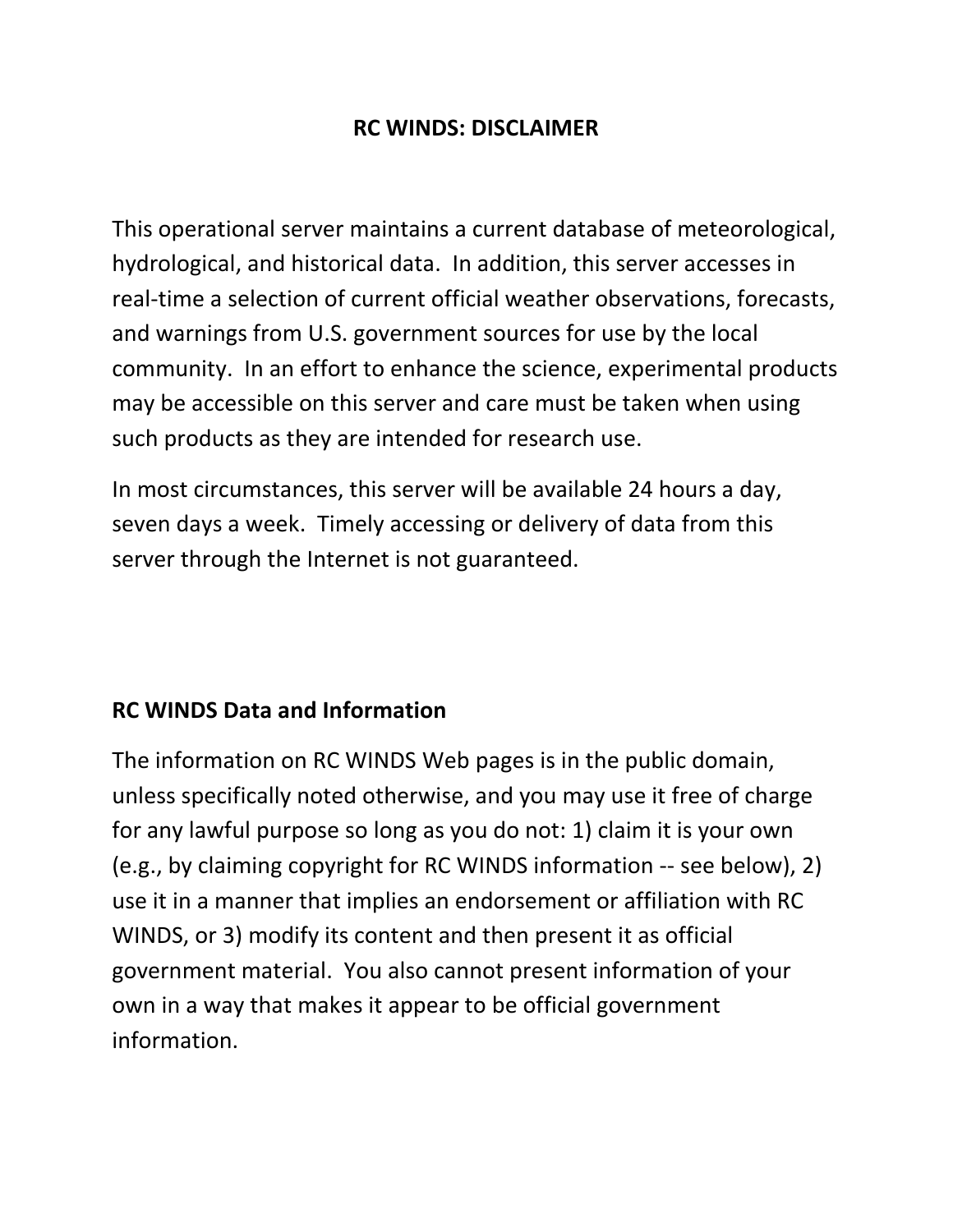Use of the RC WINDS name and/or visual identifier of unaltered RC WINDS content or links to the RC WINDS website is allowed. Permission is not required to display unaltered RC WINDS products which include the RC WINDS name as part of the original product. Neither the name nor visual identifier may be used, however, in a manner that implies an endorsement or affiliation with RC WINDS.

Before using information obtained from any RC WINDS page, special attention should be given to the date and time of the data and information being displayed.

The user assumes the entire risk related to its use of information on RC WINDS Web pages. RC WINDS provides such information "as is," and RC WINDS disclaims any and all warranties, whether express or implied, including (without limitation) any implied warranties of merchantability or fitness for a particular purpose. In no event will RC WINDS be liable to you or to any third party for any direct, indirect, incidental, consequential, special or exemplary damages or lost profit resulting from any use or misuse of this data.

As required by 17 U.S.C. § 403, third parties producing copyrighted works consisting predominantly of the material appearing in RC WINDS web pages must provide notice with such work(s) identifying the RC WINDS material incorporated and stating that such material is not subject to copyright protection.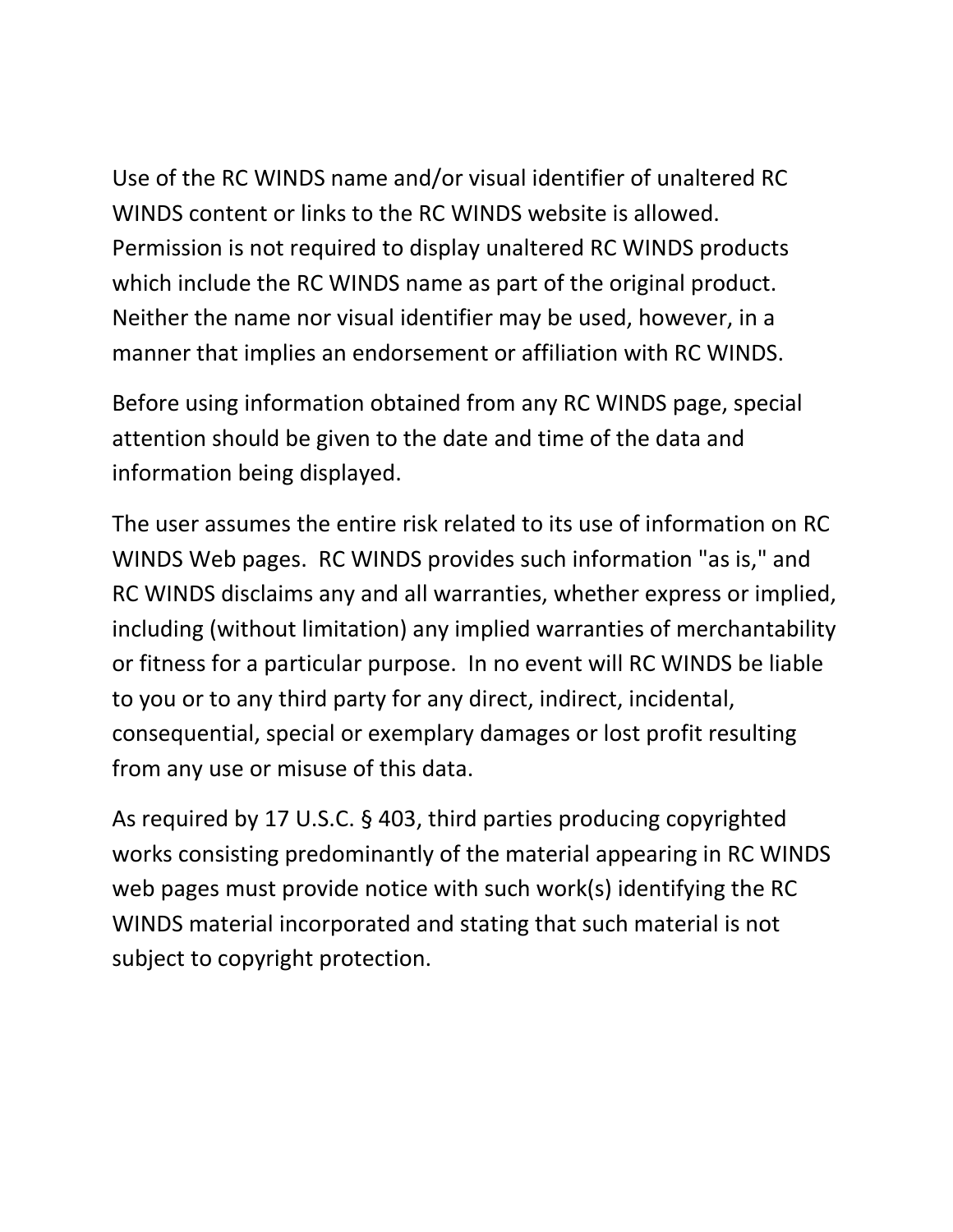### **Use of Third-Party Data and Products**

Third-party information and imagery are used under license by the individual third-party provider. This third-party information may contain trade names, trademarks, service marks, logos, domain names, and other distinctive brand features to identify the source of the information. This does not imply an endorsement of the third-party data/products or their provider by RC WINDS. Please contact the thirdparty provider for information on your rights to further use these data/products.

# **Hyperlinks**

Any reference from RC WINDS Web server service to any nongovernment entity, product, service or information does not constitute an endorsement or recommendation by Richland County, South Carolina or any of its employees, officers, departments or agents. We are not responsible for the contents of any "off-site" web pages referenced from RC WINDS server.